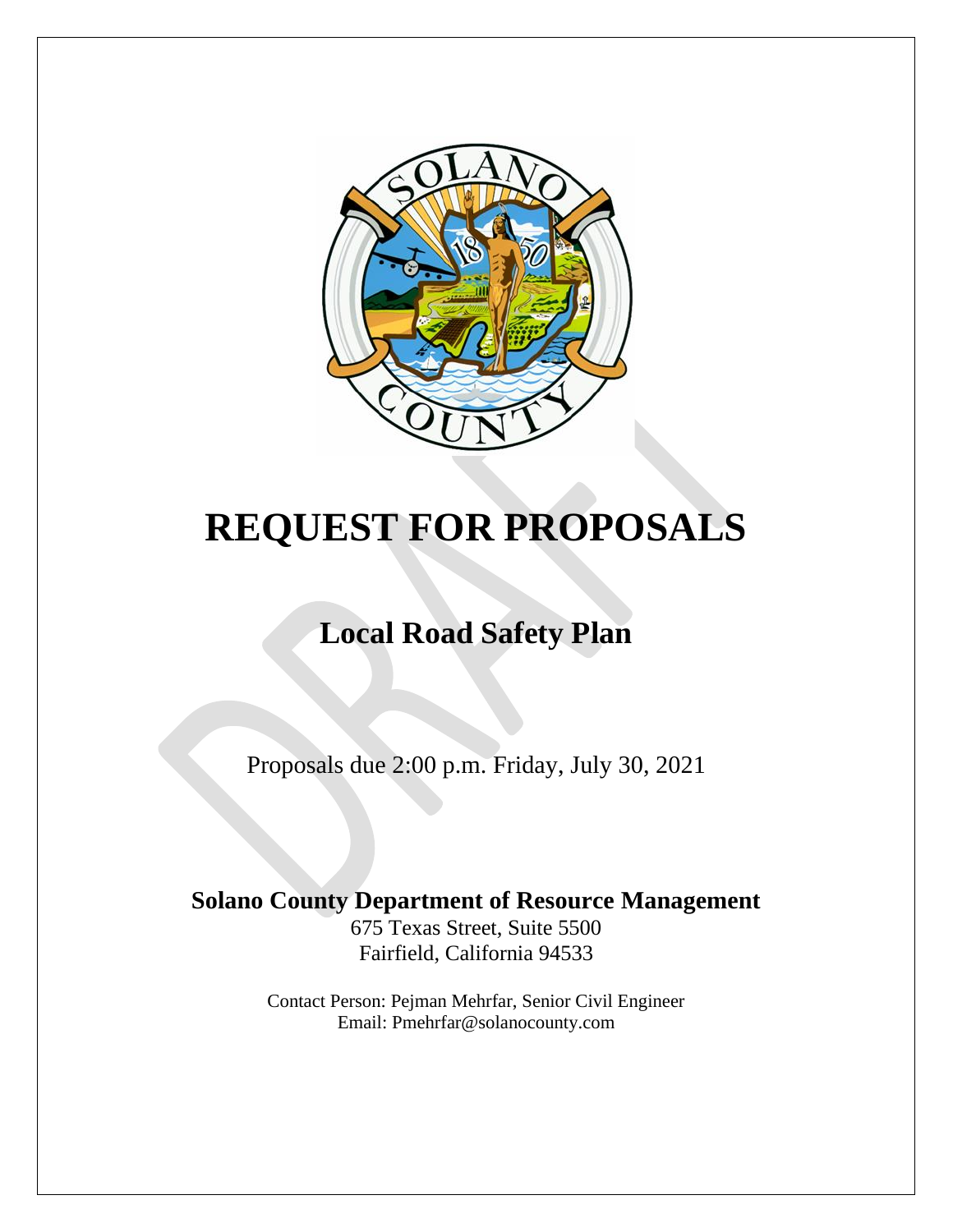# **SOLANO COUNTY DEPARTMENT OF RESOURCE MANAGEMENT REQUEST FOR PROPOSALS (RFP) FOR LOCAL ROAD SAFETY PLAN IN SOLANO COUNTY**

# **BACKGROUND AND SCOPE OF WORK**

The Highway Safety Improvement Program (HSIP) is a Federal-Aid program which provides funding opportunities for local agencies to improve traffic safety along local roads. The Local Roadway Safety Plan (LRSP) encourages agencies to identify, analyze, and prioritize roadway safety improvements, and contributes to the Strategic Highway Safety Plan (SHSP) that aims to reduce fatalities and serious injuries on all public roads at a State level.

The Solano County Department of Resource Management-Public Works Engineering is requesting proposals from qualified and experienced professionals to provide a "Local Road Safety Plan" for roads within the County's rights-of-way. The "Local Road Safety Plan" should include, but is not limited to:

- Review of Local Roadway System
- Generate a technical memorandum for "Local Road Safety Plan" geared toward rural Solano County Roads that includes:
	- o A general framework for the final LRSP document
	- o LRSP State and Federal requirements
	- o Identify stakeholders' concerns and policies
	- o Establish potential items/ideas for the LSRP
- Perform systemic safety analysis of Unincorporated Solano County's crash data. Include crash type, crash severity, location, and appropriate counter measure for mitigating the prevalent risk factor
- Improve safety on local and rural roads using innovative approaches in which rural communities develop and design local solutions to their roadway safety problems
- Provide best practices and lessons learned on innovative infrastructure safety technologies to assist local and rural road owners and operators in the development and implementation of infrastructure-based rural safety countermeasures that compliment behavioral safety efforts
- Provide all resources used to gather crash data along with graphs or charts of data collected
- Provide lists of HSIP-Funding qualified projects, Non HSIP-Funding qualified projects and Solano County travel safety plan projects
- Include a Countermeasure toolbox that is geared toward rural county roads that can be used to determine appropriate treatments, benefit cost, funding eligibility, percent of crashes that would be reduced, estimated life and costs to improve safety
- Educate and train County staff regarding the countermeasures and toolbox
- Include analysis and discussion regarding Solano County Roads acting as freeway reliever routes in peak traffic times and with project proposals that can help traffic flow safely along these route impacts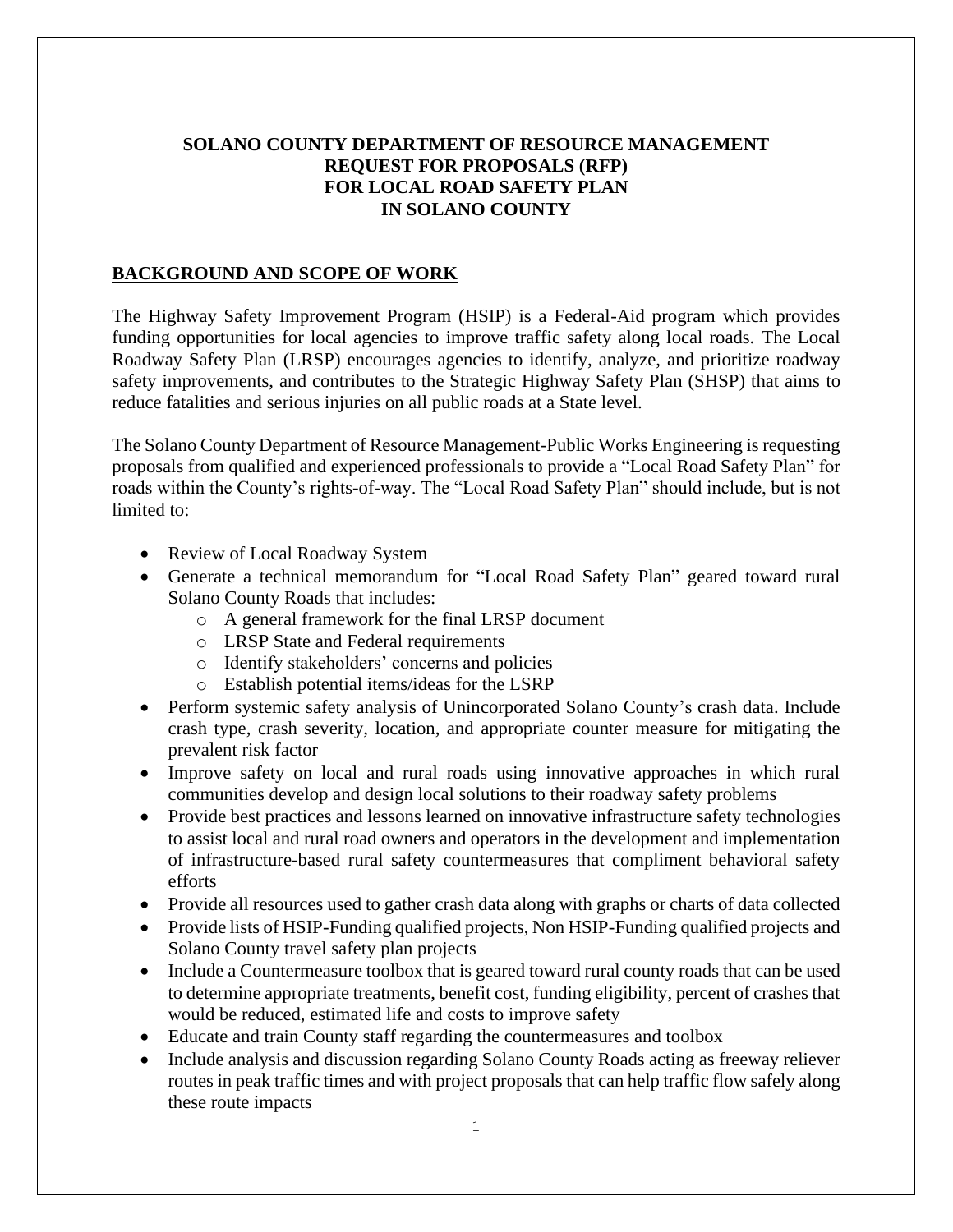- Include map locations of high collision areas and future project locations
- Provide pictures where necessary to show conditions
- Implementation of LRSP: The Consultant shall outline a strategy and an alternative strategy for implementing the countermeasures with a means of monitoring safety outcomes to evaluate the effectiveness of the countermeasures as the County implements the LSRP in the future.

The County's LRSP will be incorporated into the Solano Transportation Authority (STA) countywide LRSP, and the consultant should anticipate reviewing that document and revising the County's LRSP to fit. Some coordination with STA staff should be anticipated.

The LRSP must meet the requirements of both Federal Highway Administration (FHWA) and California Department of Transportation (Caltrans). Consultant must have experience in preparing Local Road Safety Plan as it pertains to rural roads and be knowledgeable of the California Vehicle Code, the California Manual on Uniform Traffic Control Devices (CAMUTCD), Highway Safety Manual (HSM), CMF Clearinghouse, AASHTO Strategic Highway Safety Plan, and Caltrans Local Road Safety Manual to provide the required data needed to generate a Local Road Safety Plan. Consultant must have experience in collecting crash data and the tools to analyze the data to determine project locations and cost-effective counter measures to mitigate the collision factors. Consultant must be familiar with the Caltrans HSIP program requirements and the use of countermeasures to acquire funding through the HSIP program.

# **GENERAL REQUIREMENTS**

The purpose of the Request for Proposals (RFP) is to provide the Solano County Department of Resource Management consultant assistance using crash data to create a "Local Road Safety Plan" that satisfies the requirement to be eligible for Caltrans' HSIP grant funding. The consultant shall have staff qualified and available to provide the requested services. All data shall be collected and summarized in report format to be used by county staff for project funding purposes.

The County intends to contract with a professional Transportation Engineering firm equipped to design a complete Systemic Safety Analysis Report for a one (1) year contract not to exceed \$95,000.

Requested work to draft the Solano County Local Road Safety Plan under the contract will be executed by task orders. Tasks for a draft that Solano County can add comments to and sequential tasks with the changes until we reach the final report. Department of Resource Management staff will prepare the task order form and provide the Consultant with necessary documents to develop the Task Order Scope of Work and Task Order Cost Proposal consistent with the Original Contract. A sample Task Order is attached as Exhibit D. The Consultant will only be compensated for services included in the Original Contract and at the rates and/or costs included in the Original Contract or as amended.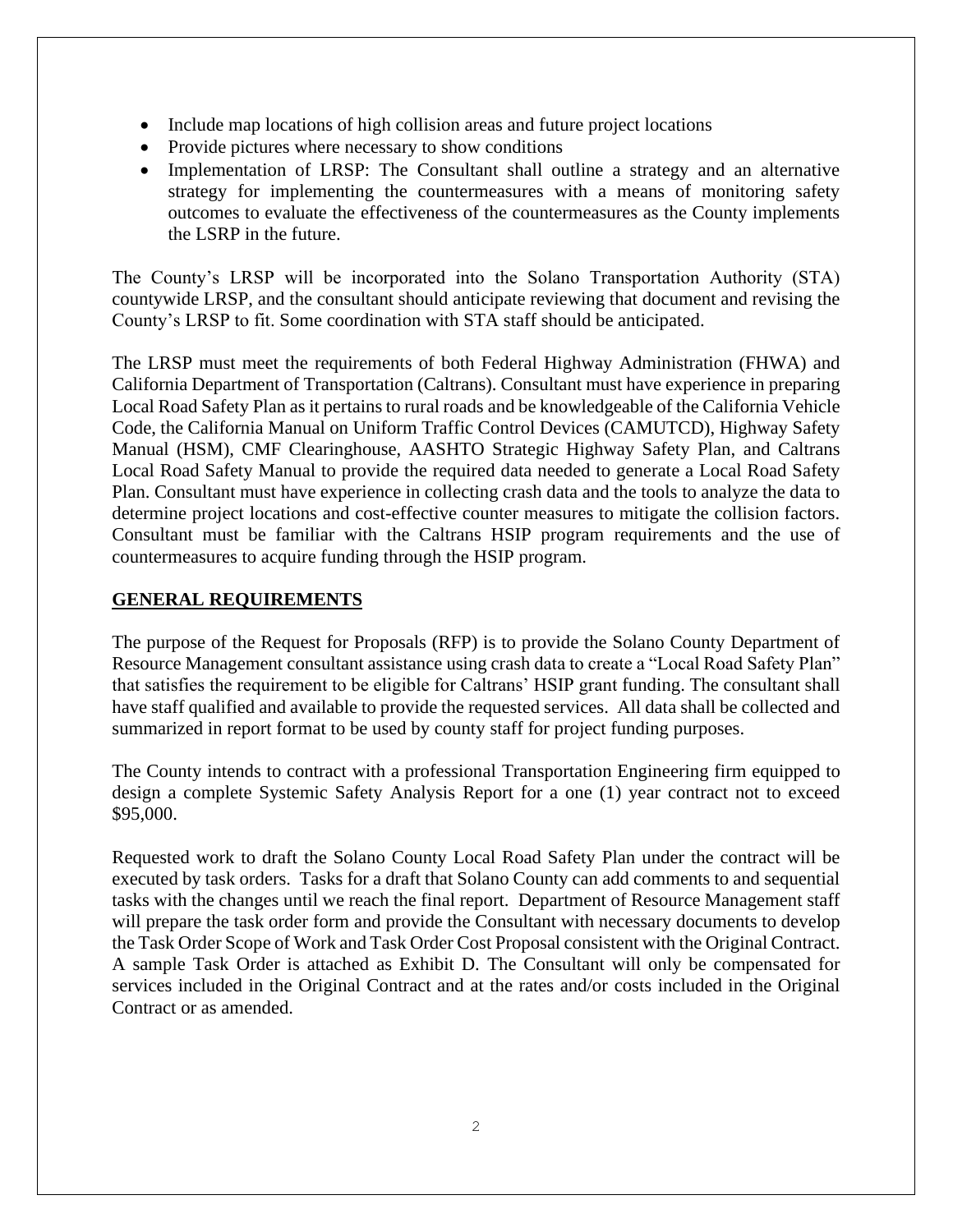#### **PROPOSAL SUBMITTAL**

A County of Solano Standard Contract example is attached with Exhibits A-D. It is anticipated that this is the form of contract that will be executed by the selected Consultant. If there are any objections to the language or terms of the agreement, they should be addressed in the proposal.

Applicants shall submit three (3) copies of the proposal to the Solano County Resource Management Department, Public Works Engineering, at 675 Texas Street, Suite 5500, Fairfield, California 94533 no later than 2:00 p.m. on **July 30, 2021**. Alternatively, RFP documents can be electronically sent via email to [DYSantos@SolanoCounty.com.](DYSantos@SolanoCounty.com)

While additional information may be submitted, each point in the list below must be addressed in the written proposal. The County reserves the right to reject any proposal not meeting these criteria. At a minimum, each proposal shall list:

- 1. The name, address, and telephone number of the firm. In the case of a national or international corporation, list the information for the regional office which will be performing the services.
- 2. A narrative describing the types of resources that will be used to collect collision data and how the Consultant will perform the required services. Identify the methodology used to determine project locations and best cost benefit countermeasures. Also, provide to the County examples of data reports, and previously generated Local Road Safety Plans.
- 3. A listing of all professional personnel classifications performing the work. Include resumes of key individuals, highlighting experience relevant to the services required herein. Describe whether the Consultant proposes to use interns, temporary agency employees or permanent employees with the firm for data collection.
- 4. The Consultant shall submit a schedule of costs for each type of data collection identified in Exhibit A – Scope of Work as well as any other data collection services provided by the firm that may be required to draft a complete Local Road Safety Plan. Please provide labor rates for each classification of employee in the firm and any subcontractors, if applicable, that may be billed for services on an hourly basis and the services that the employees would perform. The cost proposal shall be submitted in a separate sealed envelope(s) and will remain sealed until the selection of a Consultant is made. The County reserves the right to award any combination of services.
- 5. List agencies or firms for which your firm has performed similar work. An agency with similar rural type roads is highly desirable. At a minimum, this listing shall include:
	- a. A description of the scope of work and time period of contract.
	- b. The names, address, and telephone number of an agency representative who is thoroughly familiar with the project.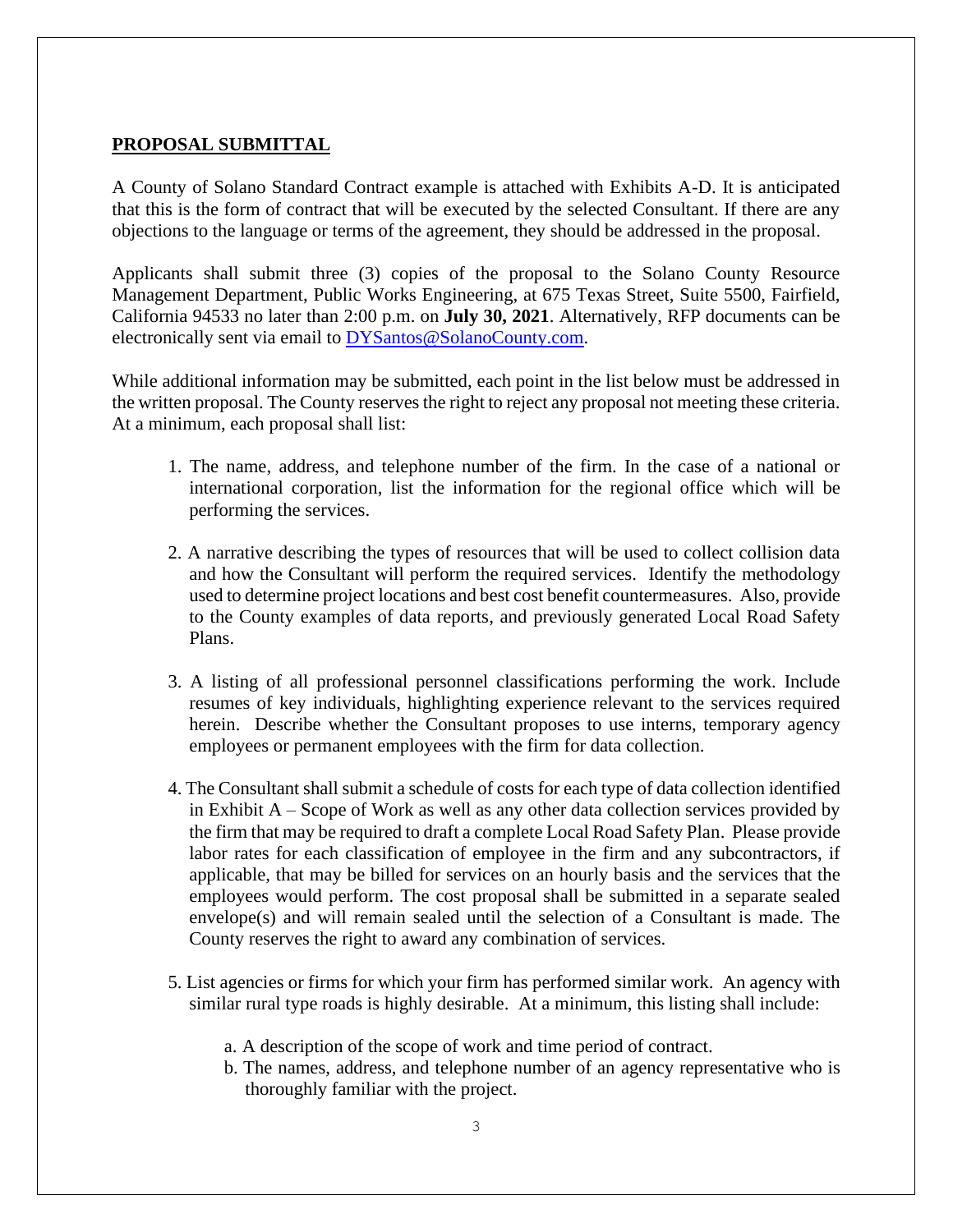- c. A listing of the members of the proposed team, if any, who performed the services.
- 6. The proposal shall contain the following signed statement:

*\_\_\_\_\_\_\_\_\_\_\_\_\_\_\_\_\_\_\_\_\_\_\_\_\_\_\_\_\_\_* 

*\_\_\_\_\_\_\_\_\_\_\_\_\_\_\_\_\_\_\_\_\_\_\_\_\_\_\_\_\_\_*

*\_\_\_\_\_\_\_\_\_\_\_\_\_\_\_\_\_\_\_\_*

# *GENERAL CONDITIONS*

*(Consultant) represents that it is an expert in the field of providing the foregoing type of service and understands that the County intends to rely upon advice and recommendations given.*

*(Consultant) acknowledges the following: The County reserves the right to reject any or all proposals, or any portion of a proposal, to waive any informality, technical defect, or clerical error in the proposals or to make an award on the basis of suitability to purpose, superior quality, service facilities, dates of delivery, or any other factor deemed to be in the best interest of the County, not price alone. False, incomplete, or unresponsive statements in connection with this proposal may be deemed sufficient cause for rejection. The County shall be the sole judge in making such determination.*

*This proposal shall remain firm for at least sixty-days (60) after the date of submission. The undersigned agrees to furnish the services stipulated at the prices and terms stated and subject to these General Conditions.*

*Signature Date*

*Title*

# **EVALUATION AND SELECTION PROCESS**

A Consultant Selection Committee consisting of County staff will review and rank all proposals received. The County will attempt to negotiate an agreement with the top ranked Consultant. If a satisfactory agreement cannot be reached, negotiations will be initiated with the second ranked firm. This process will be repeated, if necessary, with lower-ranked Consultants until a tentative agreement is reached. This agreement will then be presented to the County's Director of Resource Management with a recommendation for approval. The final decision on selection of a Consultant and execution of a contract rests with the Director of Resource Management.

The County's goal is to select the firm that will provide a high quality of work at a reasonable cost. While cost will be a consideration, this is not a competitive bid process. The successful applicant will be selected based on the experience and capabilities of the firm, the quality of relevant work performed in the past, the capability of the team proposed, and compliance with the requirements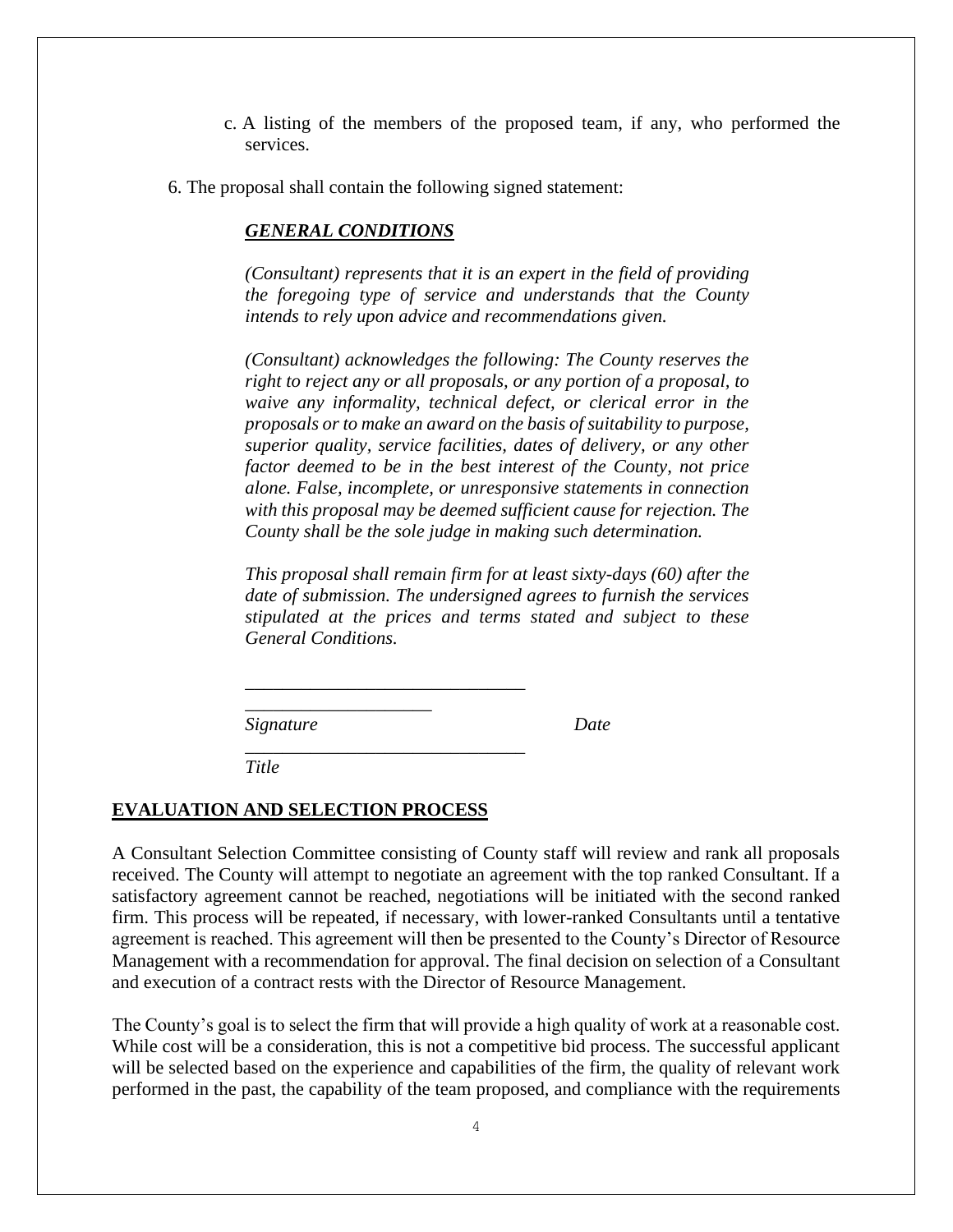and purposes of the County Equal Opportunity in Contracts Policy.

All proposals shall become the property of the County upon submission. The County assumes no liability or responsibility in the preparation or submission of any proposal, and such submission shall be at no cost to the County.

# **PROPOSED SCHEDULE**

The proposed schedule for Consultant selection is as follows:

| Deadline for receipt of proposals | <b>July 30, 2021</b>   |
|-----------------------------------|------------------------|
| <b>Selection of Consultant</b>    | <b>August 6, 2021</b>  |
| <b>Execution of Agreement</b>     | <b>August 20, 2021</b> |

Milestone dates for delivery as follows:

- Review of Local Roadway System, Client meetings, Agency Submittals: **Within three weeks of Notice to Proceed issuance.**
- Data Analysis, QC, and data summary technical memorandum for "Local Road Safety Plan: **Within two months of Notice to Proceed issuance.**
- Generate a draft "Local Road Safety Plan": **Within three months of Notice to Proceed issuance.**
- Generate a final draft "Local Road Safety Plan": **Within 2 weeks of final comments from Solano County.**

NOTE: Prior to the start of work, the Consultant shall submit proof of insurance, including endorsement, as required by Exhibit C, item 7 of the standard contract.

# **PRE-SUBMISSION CONFERENCE**

No pre-submission conference is scheduled for this project.

# **POINT OF CONTACT**

Questions on the project should be sent via e-mail to Pejman Mehrfar, Senior Civil Engineer, at Pmehrfar@solanocounty.com.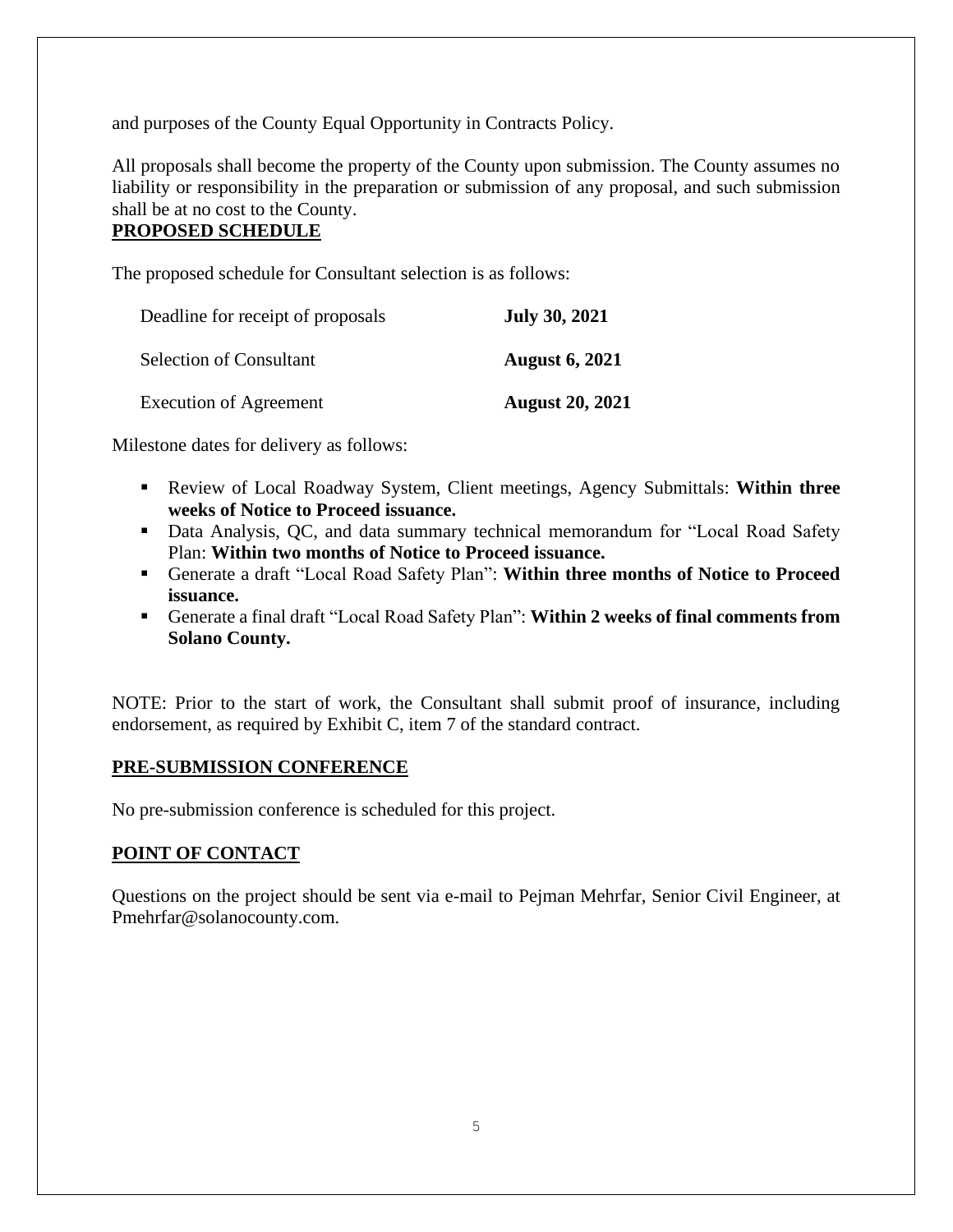# **EXHIBIT A SCOPE OF WORK**

# **PROJECT UNDERSTANDING**

The County needs Local Road Safety Plan development services to identify, analyze, and prioritize roadway safety improvement. The improvements will to the Strategic Highway Safety Plan which aims to reduce fatalities and serious injuries on all public roads at a State level.

# **Local Road Safety Improvement Program:**

- Review of Local Roadway System
- Generate a technical memorandum for "Local Road Safety Plan" geared toward rural Solano County Roads that includes:
	- o A general framework for the final LRSP document
	- o LRSP State and Federal requirements
	- o Identify stakeholders' concerns and policies
	- o Establish potential items/ideas for the LSRP
- Perform systemic safety analysis of Unincorporated Solano County's crash data. Include crash type, crash severity, location, and appropriate counter measure for mitigating the prevalent risk factor
- Improve safety on local and rural roads using innovative approaches in which rural communities develop and design local solutions to their roadway safety problems
- Provide best practices and lessons learned on innovative infrastructure safety technologies to assist local and rural road owners and operators in the development and implementation of infrastructure-based rural safety countermeasures that compliment behavioral safety efforts
- Provide all resources used to gather crash data along with graphs or charts of data collected
- Provide lists of HSIP-Funding qualified projects, Non HSIP-Funding qualified projects and Solano County travel safety plan projects
- Include a Countermeasure toolbox that is geared toward rural county roads that can be used to determine appropriate treatments, benefit cost, funding eligibility, percent of crashes that would be reduced, estimated life and costs to improve safety
- Educate and train County staff regarding the countermeasures and toolbox
- Include analysis and discussion regarding Solano County Roads acting as freeway reliever routes in peak traffic times and with project proposals that can help traffic flow safely along these route impacts
- Include map locations of high collision areas and future project locations
- Provide pictures where necessary to show conditions
- Implementation of LRSP: The Consultant shall outline a strategy and an alternative strategy for implementing the countermeasures with a means of monitoring safety outcomes to evaluate the effectiveness of the countermeasures as the County implements the LSRP in the future.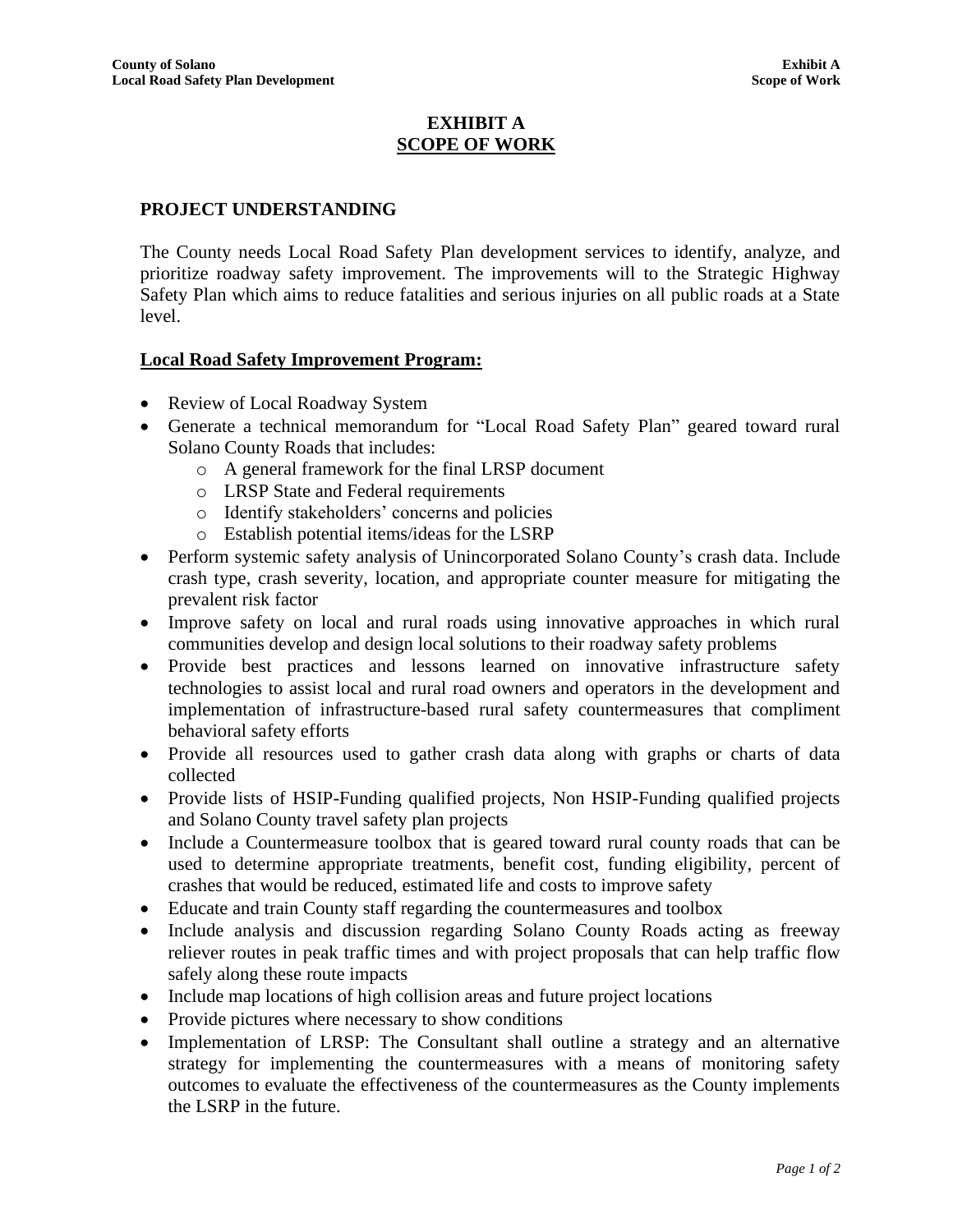The County's LRSP will be incorporated into the Solano Transportation Authority (STA) countywide LRSP, and the consultant should anticipate reviewing that document and revising the County's LRSP to fit. Some coordination with STA staff should be anticipated.

# **CONTRACTOR SHALL BE RESPONSIBLE FOR THE FOLLOWING DUTIES:**

# **COUNTY SHALL BE RESPONSIBLE FOR THE FOLLOWING DUTIES:**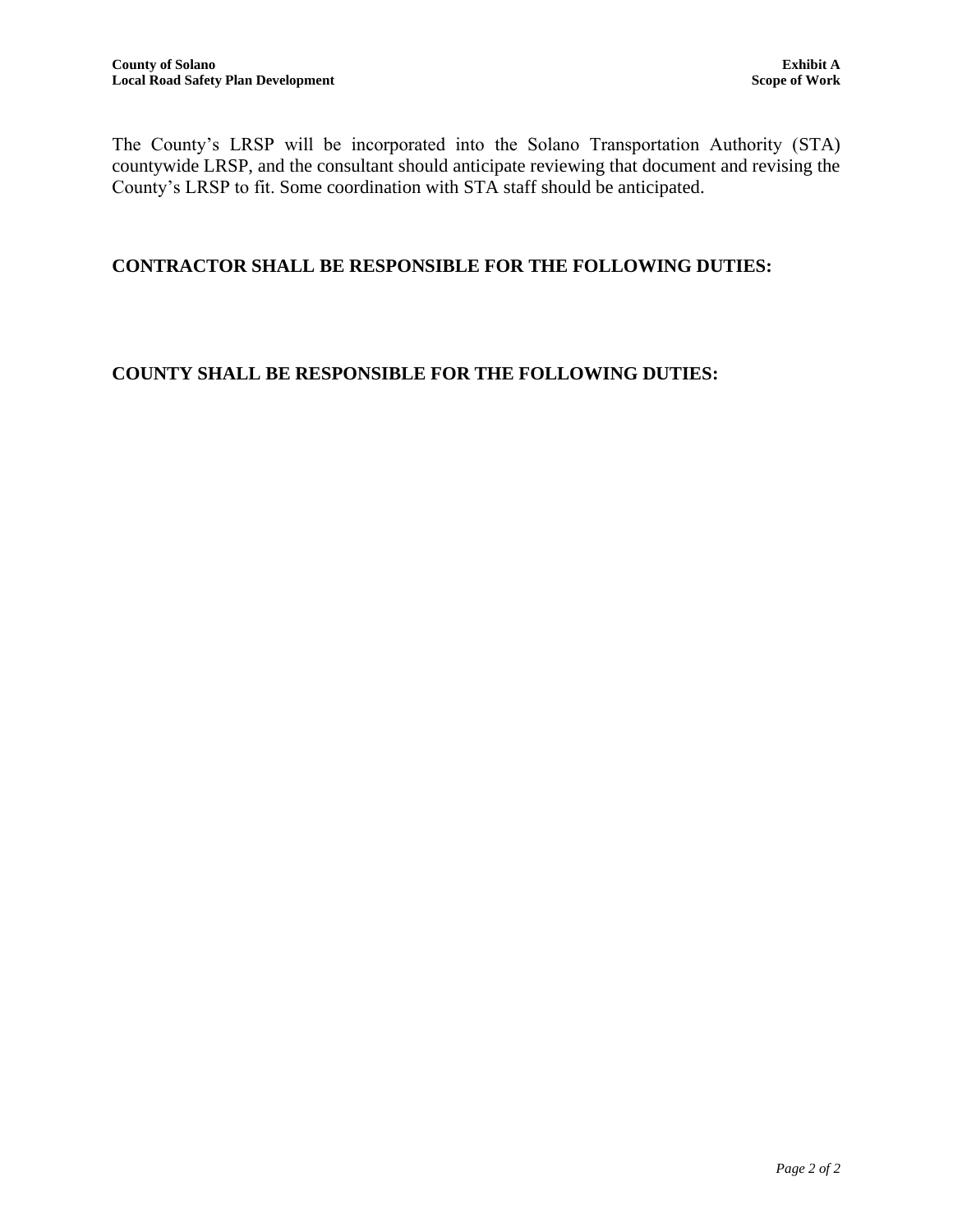#### **EXHIBIT B**

#### **BUDGET DETAIL AND PAYMENT PROVISIONS**

#### **1. METHOD OF PAYMENT**

Upon submission of an invoice by Consultant, and upon approval of County's representative, County shall pay Consultant monthly in arrears for fees and expenses incurred the prior month, up to the maximum amount provided for on the Standard Contract. Each invoice must specify services rendered, to whom, date of service and the accrued charges.

#### **COST PROPOSAL**

To be enclosed in a sealed envelope and submitted with the contractor's proposal.

| 1. Project Manager | $\frac{\sinh(\theta)}{\sinh(\theta)}$ |
|--------------------|---------------------------------------|
| 2. Field Inspector | $\frac{\sinh(\theta)}{\sinh(\theta)}$ |
| 3. Clerical        | $\frac{\sinh(\theta)}{\sinh(\theta)}$ |

Mileage \$/mi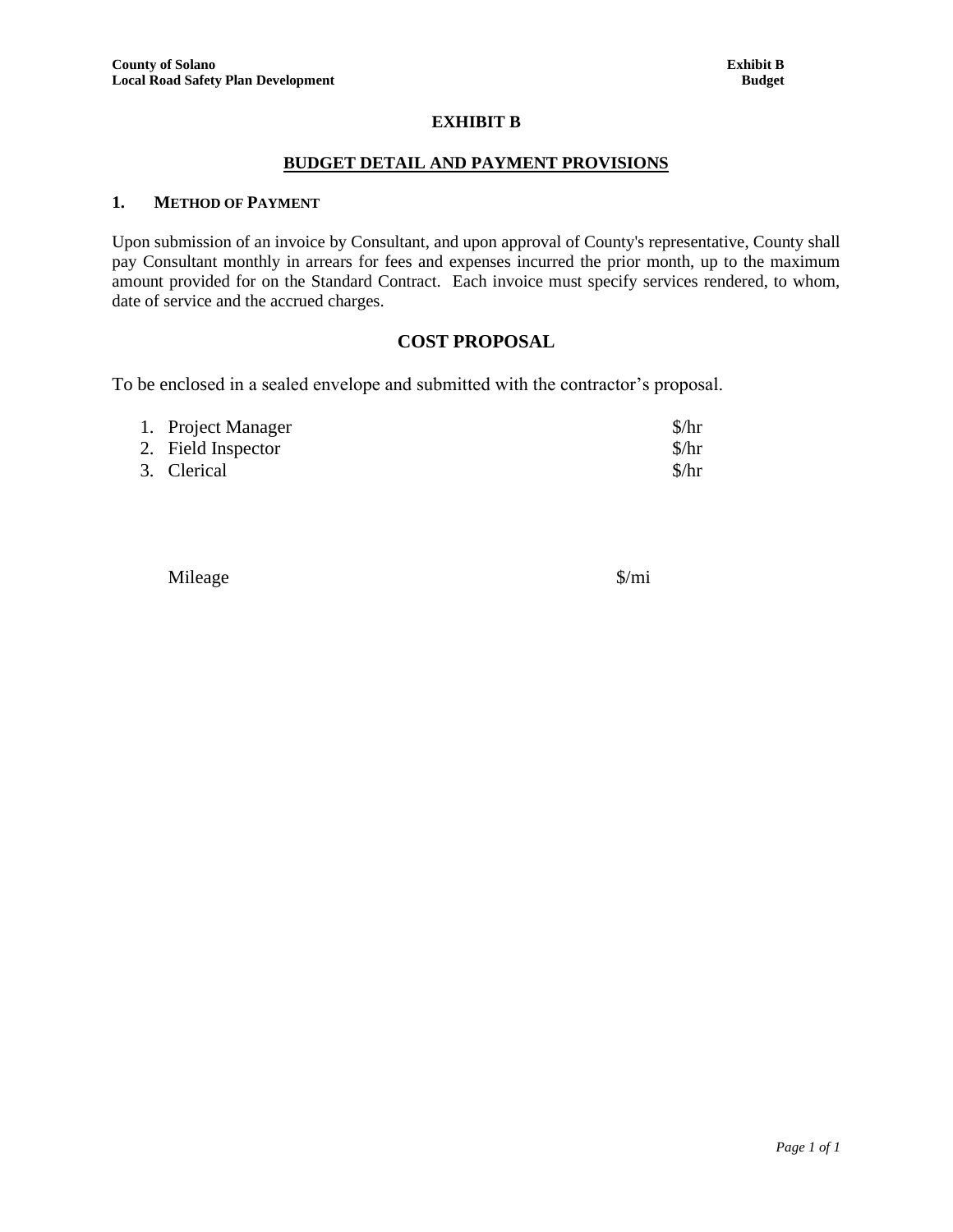#### **EXHIBIT C GENERAL TERMS AND CONDITIONS**

#### **1. CLOSING OUT**

County will pay Consultant's final invoice for payment providing Consultant has paid all financial obligations undertaken pursuant to this Contract. If Consultant has failed to pay all obligations outstanding, County will withhold from Consultant's final invoice for payment the amount of such outstanding financial obligations owed by Consultant. Consultant is responsible for County's receipt of a final invoice for payment 30 days after termination of this Contract.

#### **2. TIME**

Time is of the essence in all terms and conditions of this Contract.

#### **3. TIME OF PERFORMANCE**

Work will not begin, nor claims paid for services under this Contract until all Certificates of Insurance, business and professional licenses/certificates, IRS ID number, signed W-9 form, or other applicable licenses or certificates are on file with the County's Contract Manager.

#### **4. TERMINATION**

A. This Contract may be terminated by County or Consultant, at any time, with or without cause, upon 30 days written notice from one to the other, unless otherwise provided for in Exhibit D.

B. County may terminate this Contract immediately upon notice of Consultant's malfeasance.

C. Following termination, County will reimburse Consultant for all expenditures made in good faith that are unpaid at the time of termination not to exceed the maximum amount payable under this Contract unless Consultant is in default of the Contract.

#### **5. SIGNATURE AUTHORITY**

The parties executing this Contract certify that they have the proper authority to bind their respective entities to all terms and conditions set forth in this Contract.

#### **6. WARRANTY**

A. County relies upon Consultant's professional ability and training as a material inducement to enter into this Contract. Consultant warrants that Consultant will perform the work according to generally accepted professional practices and standards and the requirements of applicable federal, state and local laws. County's acceptance of Consultant's work shall not constitute a waiver or release of Consultant from professional responsibility.

B. Consultant further warrants that Consultant possesses current valid appropriate licensure, including, but not limited to, drivers license, professional license, certificate of tax-exempt status, or permits, required to perform the work under this Contract.

#### **7. INSURANCE**

A. Without limiting Consultant 's obligation to indemnify County, Consultant must procure and maintain for the duration of the Contract insurance against claims for injuries to persons or damages to property which may arise from or in connection with the performance of the work under this Contract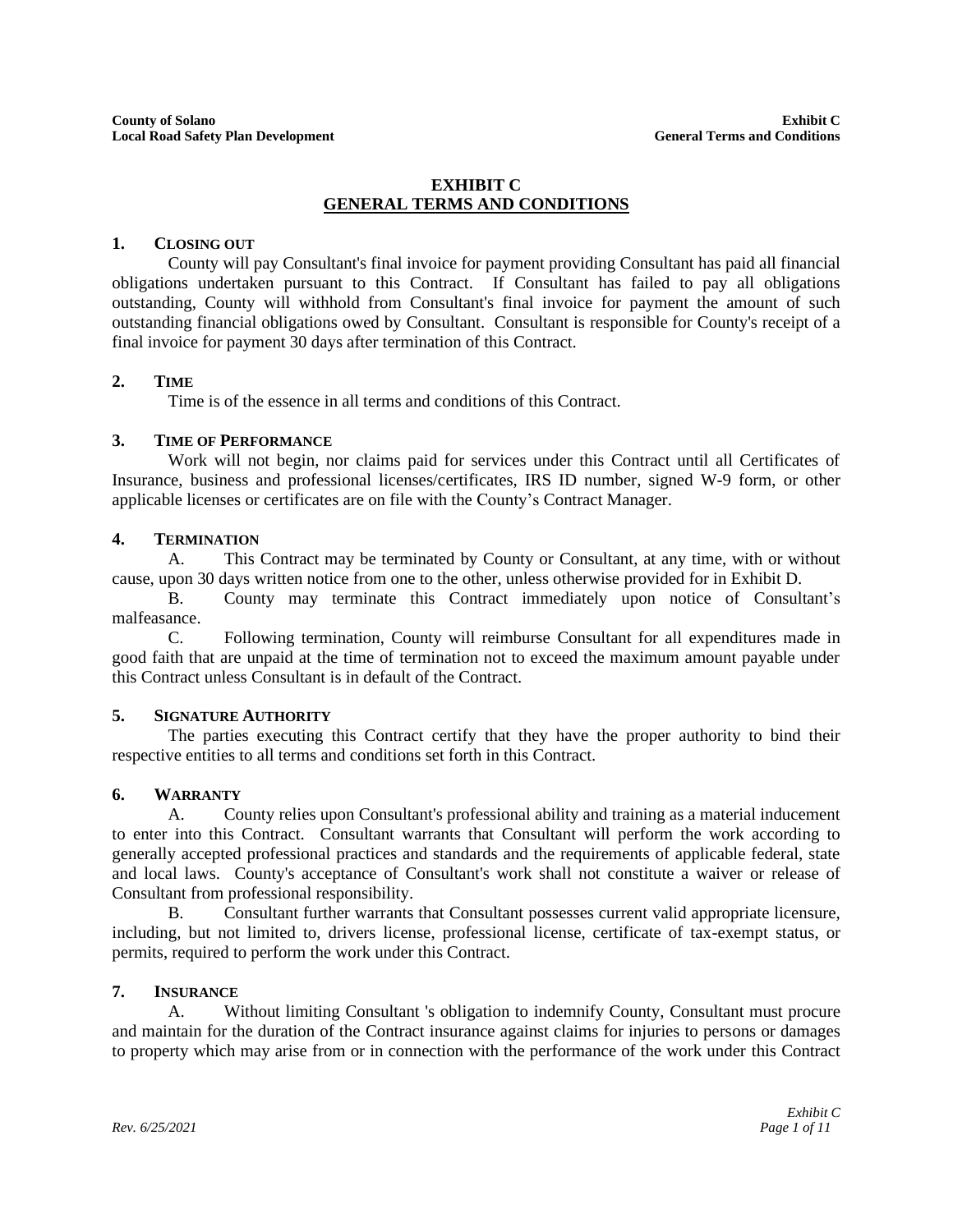and the results of that work by Consultant, Consultant's agents, representatives, employees or sub Consultants.

B. Minimum Scope of Insurance Coverage must be at least as broad as: (1) Insurance Services Office Commercial General Liability coverage (occurrence

Form CG 00 01). (2) Insurance Services Office Form Number CA 00 01 covering Automobile Liability, code1 (any auto).

(3) Workers' Compensation insurance as required by the State of California and Employer's Liability Insurance.

C. Minimum Limits of Insurance Consultant must maintain limits no less than:

| (1) | General Liability:<br>(Including operations, products)<br>and completed operations.) | \$5,000,000 | per occurrence for bodily injury, personal<br>injury and property damage. If Commercial<br>General Liability insurance or other form with<br>a general aggregate limit is used, either the<br>general aggregate limit shall apply separately<br>to this project/location or the general aggregate<br>limit shall be twice the required occurrence<br>limit. |
|-----|--------------------------------------------------------------------------------------|-------------|-------------------------------------------------------------------------------------------------------------------------------------------------------------------------------------------------------------------------------------------------------------------------------------------------------------------------------------------------------------|
| (2) | Automobile Liability:                                                                | \$1,000,000 | per accident for bodily injury and property<br>damage.                                                                                                                                                                                                                                                                                                      |
| (3) | Workers' Compensation:                                                               |             | As required by the State of California.                                                                                                                                                                                                                                                                                                                     |

(4) Employer's Liability: **\$1,000,000** per accident for bodily injury or disease.

D. If Consultant maintains higher limits than the minimums shown above, County is entitled to coverage for the higher limits maintained by Consultant.

E. Deductibles and Self-Insured Retentions

Any deductibles or self-insured retentions must be declared to and approved by County. At the option of County, either:

(1) The insurer will reduce or eliminate such deductibles or self-insured retentions with respect to County, its officers, officials, agents, employees and volunteers; or

(2) Consultant must provide a financial guarantee satisfactory to County guaranteeing payment of losses and related investigations, claim administration, and defense expenses.

F. Other Insurance Provisions

The general liability and automobile liability policies must contain, or be endorsed to contain, the following provisions: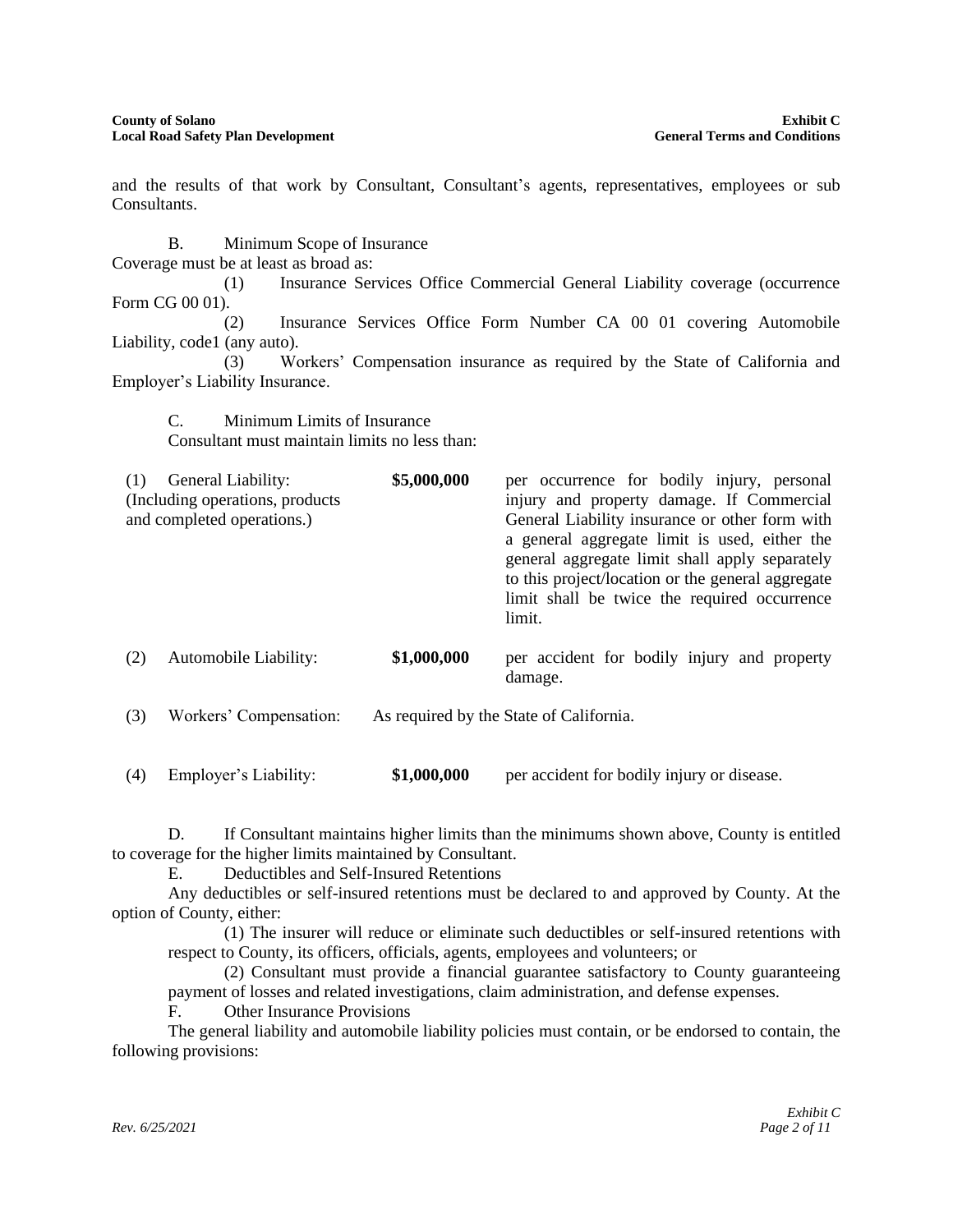(1) The County of Solano, its officers, officials, agents, employees, and volunteers must be included as additional insureds with respect to liability arising out of automobiles owned, leased, hired or borrowed by or on behalf of Consultant; and with respect to liability arising out of work or operations performed by or on behalf of Consultant including materials, parts or equipment furnished in connection with such work or operations. General Liability coverage shall be provided in the form of an Additional Insured endorsement (CG 20 10 11 85 or equivalent) to Consultant's insurance policy, or as a separate owner's policy.

(2) For any claims related to work performed under this Contract, Consultant's insurance coverage must be primary insurance with respect to the County of Solano, its officers, officials, agents, employees, and volunteers. Any insurance or self-insurance maintained by County, its officers, officials, agents, employees, or volunteers is excess of Consultant's insurance and shall not contribute to it.

Should any of the above described policies be cancelled prior to the policies' expiration date, Consultant agrees that notice of cancellation will be delivered in accordance with the policy provisions.

G. Waiver of Subrogation

(1) Consultant agrees to waive subrogation which any insurer of Consultant may acquire from Consultant by virtue of the payment of any loss. Consultant agrees to obtain any endorsement that may be necessary to affect this waiver of subrogation.

(2) The Workers' Compensation policy must be endorsed with a waiver of subrogation in favor of County for all work performed by Consultant, its employees, agents and sub Consultants.

H. Acceptability of Insurers

Insurance is to be placed with insurers with a current A.M. Best's rating of no less than A:VII unless otherwise acceptable to County.

I. Verification of Coverage

(1) Consultant must furnish County with original certificates and endorsements effecting coverage required by this Contract.

(2) The endorsements should be on forms provided by County or, if on other than County's forms, must conform to County's requirements and be acceptable to County.

(3) County must receive and approve all certificates and endorsements before work commences.

(4) However, failure to do so shall not operate as a waiver of these insurance requirements.

(5) County reserves the right to require complete, certified copies of all required insurance policies, including endorsements affecting the coverage required by these specifications at any time.

# **8. BEST EFFORTS**

Consultant warrants that Consultant will at all times faithfully, industriously and to the best of his/her/its ability, experience and talent, perform to County's reasonable satisfaction.

# **9. DEFAULT**

A. If Consultant defaults in Consultant's performance, County shall promptly notify Consultant in writing. If Consultant fails to cure a default within 30 days after notification, unless otherwise specified in Exhibit D, or if the default requires more than 30 days to cure and Consultant fails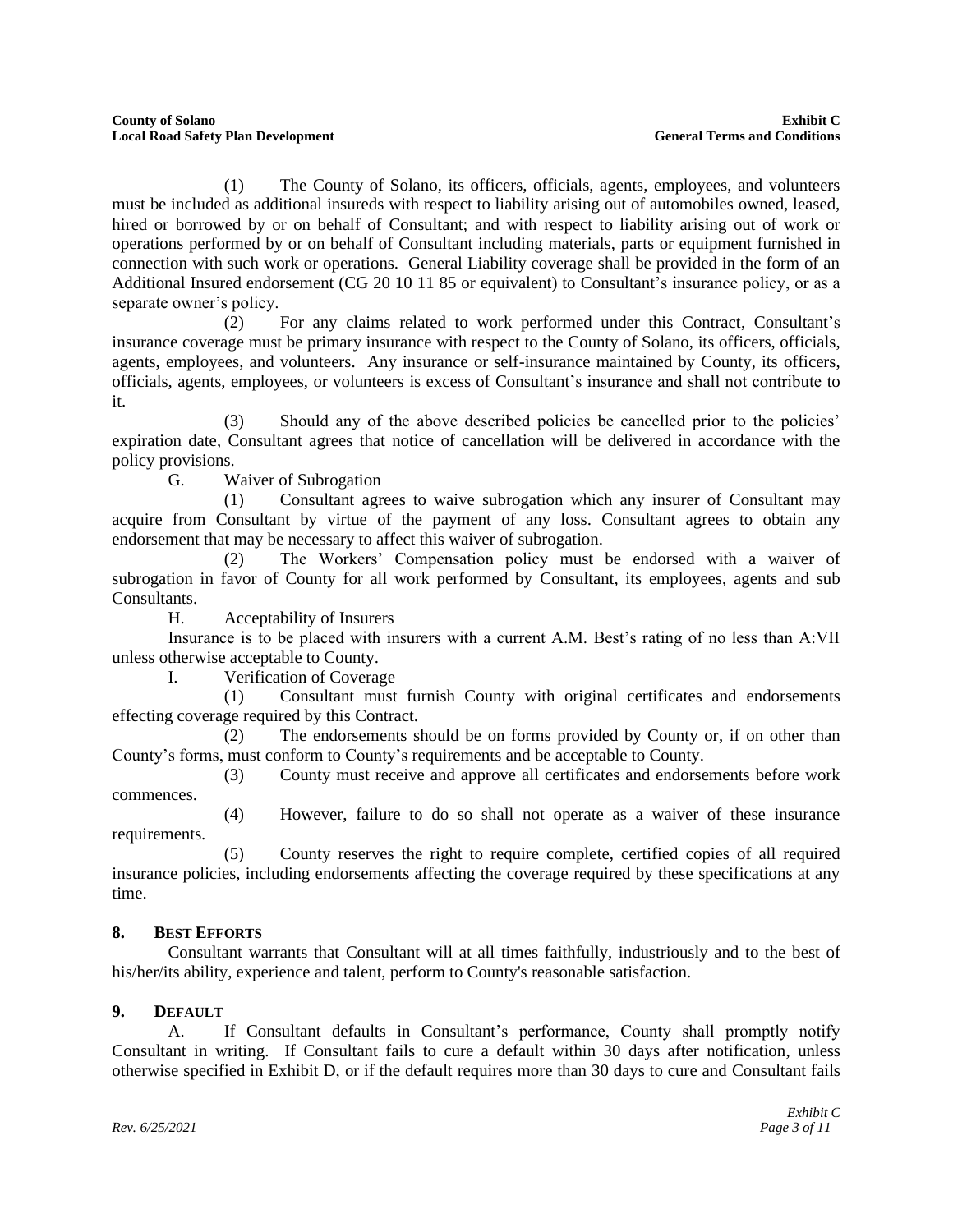to commence to cure the default within 30 days after notification, then Consultant 's failure shall terminate this Contract.

B. If Consultant fails to cure default within the specified period of time, County may elect to cure the default and any expense incurred shall be payable by Consultant to County.

C. If County serves Consultant with a notice of default and Consultant fails to cure the default, Consultant waives any further notice of termination of this Contract.

D. If this Contract is terminated because of Consultant 's default, County shall be entitled to recover from Consultant all damages allowed by law.

#### **10. INDEMNIFICATION**

A. Consultant will indemnify, hold harmless and assume the defense of the County of Solano, its officers, employees, agents and elective and appointive boards from all claims, losses, damages, including property damages, personal injury, death and liability of every kind, directly or indirectly arising from Consultant's operations or from any persons directly or indirectly employed by, or acting as agent for, Consultant, excepting the negligence or willful misconduct of the County of Solano. This indemnification shall extend to claims, losses, damages, injury and liability for injuries occurring after completion of Consultant 's services, as well as during the progress of rendering such services.

B. Acceptance of insurance required by this Contract does not relieve Consultant from liability under this indemnification clause. This indemnification clause shall apply to all damages or claims for damages suffered by Consultant's operations regardless if any insurance is applicable or not.

#### **11. INDEPENDENT** Consultant

A. Consultant is an independent Consultant and not an agent, officer or employee of County. The parties mutually understand that this Contract is by and between two independent Consultant and is not intended to and shall not be construed to create the relationship of agent, servant, employee, partnership, joint venture or association.

B. Consultant shall have no claim against County for employee rights or benefits including, but not limited to, seniority, vacation time, vacation pay, sick leave, personal time off, overtime, medical, dental or hospital benefits, retirement benefits, Social Security, disability, Workers' Compensation, unemployment insurance benefits, civil service protection, disability retirement benefits, paid holidays or other paid leaves of absence.

C. Consultant is solely obligated to pay all applicable taxes, deductions and other obligations including, but not limited to, federal and state income taxes, withholding, Social Security, unemployment, disability insurance, Workers' Compensation and Medicare payments.

D. Consultant shall indemnify and hold County harmless from any liability which County may incur because of Consultant's failure to pay such obligations.

E. As an independent Consultant, Consultant is not subject to the direction and control of County except as to the final result contracted for under this Contract. County may not require Consultant to change Consultant's manner of doing business but may require redirection of efforts to fulfill this Contract.

F. Consultant may provide services to others during the same period Consultant provides service to County under this Contract.

G. Any third persons employed by Consultant shall be under Consultant's exclusive direction, supervision and control. Consultant shall determine all conditions of employment including hours, wages, working conditions, discipline, hiring and discharging or any other condition of employment.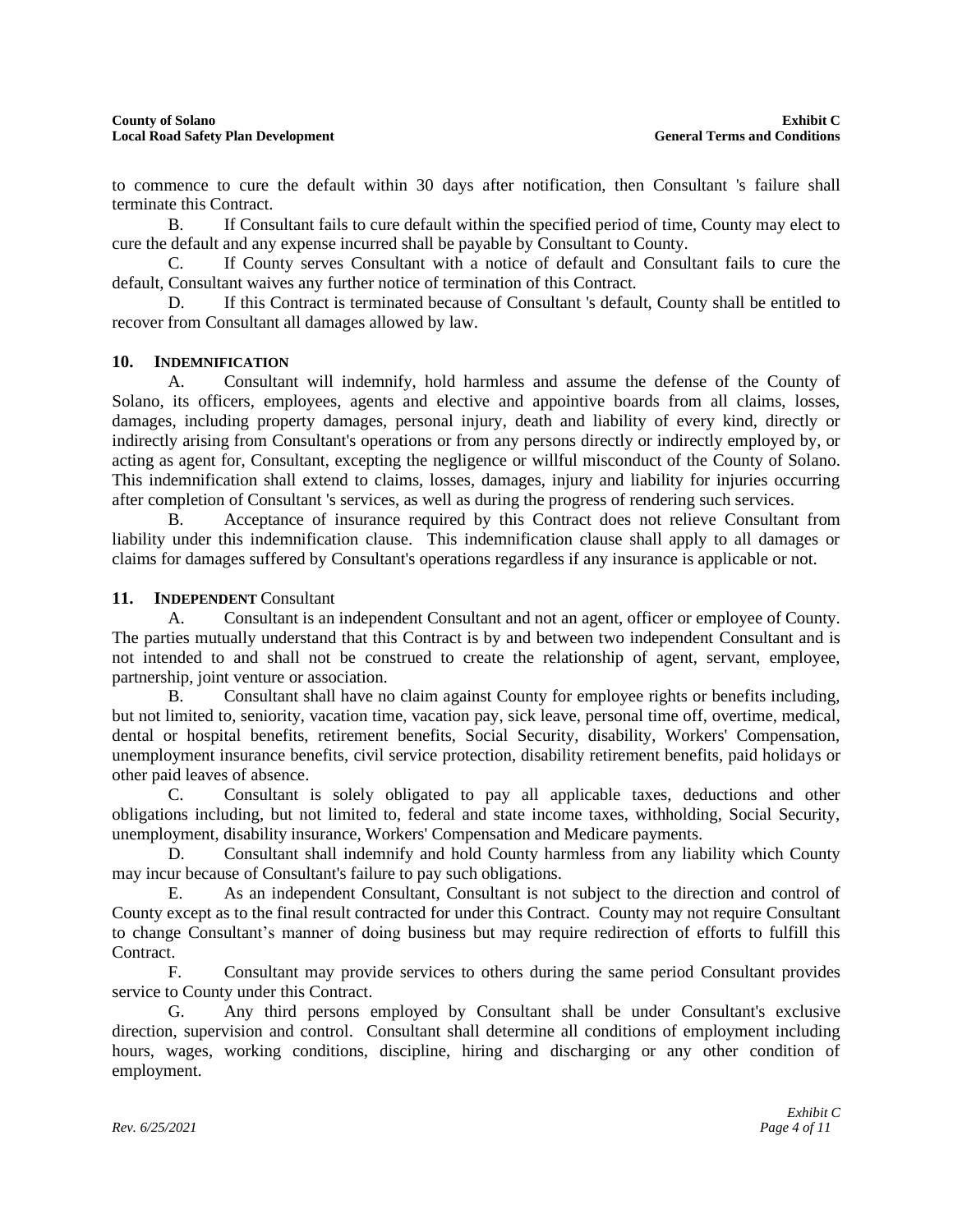H. As an independent Consultant, Consultant shall indemnify and hold County harmless from any claims that may be made against County based on any contention by a third party that an employer-employee relationship exists under this Contract.

I. Consultant, with full knowledge and understanding of the foregoing, freely, knowingly, willingly and voluntarily waives the right to assert any claim to any right or benefit or term or condition of employment insofar as they may be related to or arise from compensation paid hereunder.

# **12. RESPONSIBILITIES OF CONSULTANT**

A. The parties understand and agree that Consultant possesses the requisite skills necessary to perform the work under this Contract and County relies upon such skills. Consultant pledges to perform the work skillfully and professionally. County's acceptance of Consultant's work does not constitute a release of Consultant from professional responsibility.

B. Consultant verifies that Consultant has reviewed the scope of work to be performed under this Contract and agrees that in Consultant's professional judgment, the work can and shall be completed for costs within the maximum amount set forth in this Contract.

C. To fully comply with the terms and conditions of this Contract, Consultant shall:

(1) Establish and maintain a system of accounts for budgeted funds that complies with generally accepted accounting principles for government agencies;

(2) Document all costs by maintaining complete and accurate records of all financial transactions associated with this Contract, including, but not limited to, invoices and other official documentation that sufficiently support all charges under this Contract;

(3) Submit monthly reimbursement claims for expenditures that directly benefit Solano County;

(4) Be liable for repayment of any disallowed costs identified through quarterly reports, audits, monitoring or other sources; and

(5) Retain financial, programmatic, client data and other service records for 3 years from the date of the end of the contract award or for 3 years from the date of termination, whichever is later.

# **13. COMPLIANCE WITH LAW**

A. Consultant shall comply with all federal, state and local laws and regulations applicable to Consultant's performance, including, but not limited to, licensing, employment and purchasing practices, wages, hours and conditions of employment.

B. Consultant warrants that it will comply with the appropriate cost principles and administrative requirements including claims for payment or reimbursement by County as outlined in the Applicable Cost Principles and Administrative Requirements table below, as currently enacted or as may be amended throughout the term of this Contract.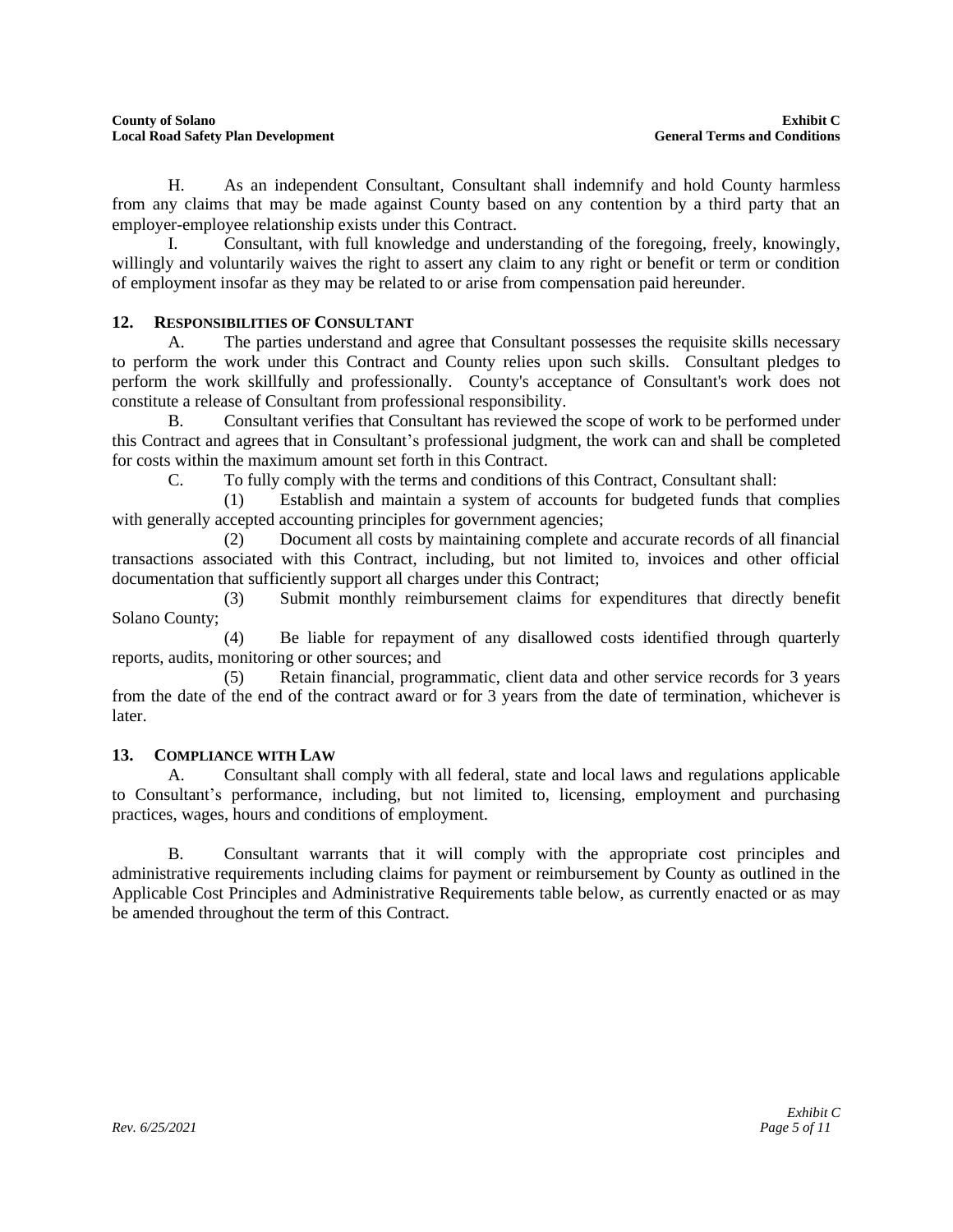| <b>Applicable Cost Principles and Administrative Requirements</b>                                                                 |                        |                                                |  |  |  |  |
|-----------------------------------------------------------------------------------------------------------------------------------|------------------------|------------------------------------------------|--|--|--|--|
| The federal cost principles and administrative requirements associated with each organization type<br>apply to that organization. |                        |                                                |  |  |  |  |
| <b>Organization Type</b>                                                                                                          | <b>Cost Principles</b> | <b>Administrative Requirements</b>             |  |  |  |  |
| <b>Federal Governments</b>                                                                                                        | 2 CFR Part 225         | OMB A-102                                      |  |  |  |  |
| <b>State and Local Government</b>                                                                                                 | 2 CFR, Part 225        | 49 CFR, Part 18                                |  |  |  |  |
| <b>Educational Institutions</b>                                                                                                   | 2 CFR, Part 220        | 2 CFR, Part 215                                |  |  |  |  |
| <b>Non-Profit Organizations</b>                                                                                                   | 2 CFR, Part 230        | 2 CFR, Part 215                                |  |  |  |  |
| For Profit Organizations                                                                                                          | 48 CFR, Chapter 1,     | 49 CFR, Part 18                                |  |  |  |  |
|                                                                                                                                   | Part 31                |                                                |  |  |  |  |
| <b>CFR (Code of Federal Regulations)</b>                                                                                          |                        |                                                |  |  |  |  |
| <b>OMB (Office of Management and Budget)</b>                                                                                      |                        |                                                |  |  |  |  |
| <b>Related URLs:</b>                                                                                                              |                        |                                                |  |  |  |  |
| Various OMB Circular:<br>$\bullet$                                                                                                |                        | http://www.whitehouse.gov/omb/grants circulars |  |  |  |  |
| http://www.gpoaccess.gov/CFR<br><b>Code of Federal Regulations:</b><br>٠                                                          |                        |                                                |  |  |  |  |

#### **14. CONFIDENTIALITY**

A. Consultant shall prevent unauthorized disclosure of names and other client-identifying information, except for statistical information not identifying a particular client.

B. Consultant shall not use client specific information for any purpose other than carrying out Consultant's obligations under this Contract.

C. Consultant shall promptly transmit to County all requests for disclosure of confidential information.

D. Except as otherwise permitted by this Contract or authorized by the client, Consultant shall not disclose any confidential information to anyone other than the State without prior written authorization from County.

E. For purposes of this section, identity shall include, but not be limited to, name, identifying number, symbol or other client identifying particulars, such as fingerprints, voice print or photograph. Client shall include individuals receiving services pursuant to this Contract.

#### **15. CONFLICT OF INTEREST**

A. Consultant warrants that Consultant and/or Consultant's employees and/or their immediate families and/or Board of Directors and/or officers have no interest, including, but not limited to, other projects or independent contracts, and shall not acquire any interest, direct or indirect, including separate contracts for the work to be performed hereunder, which conflicts with the rendering of services under this Contract. Consultant shall employ or retain no such person while rendering services under this Contract. Services rendered by Consultant's associates or employees shall not relieve Consultant from personal responsibility under this clause.

B. Consultant has an affirmative duty to disclose to County in writing the name(s) of any person(s) who have an actual, potential or apparent conflict of interest.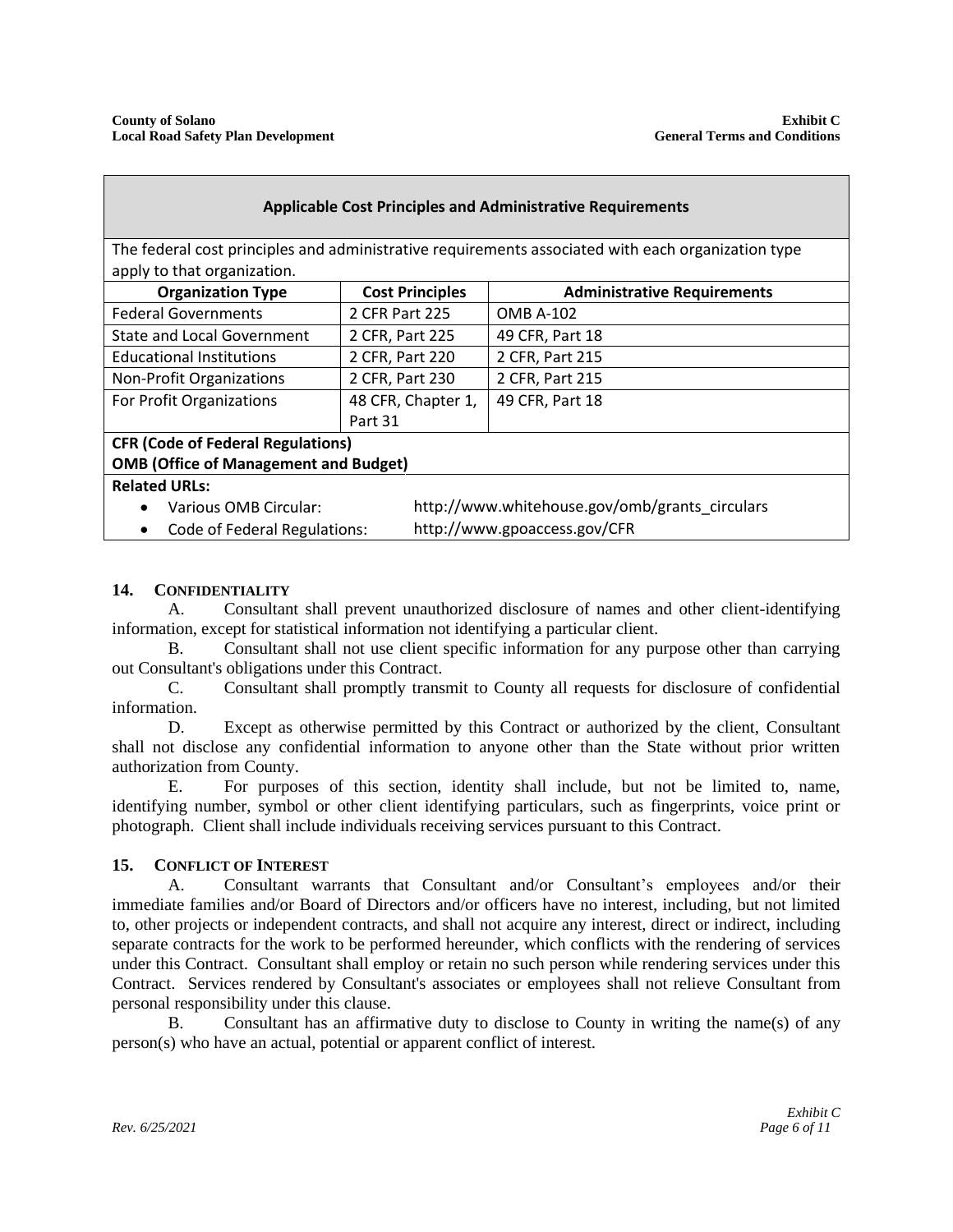#### **16. DRUG FREE WORKPLACE**

Consultant warrants that Consultant is knowledgeable of Government Code section 8350 et. seq., regarding a drug free workplace and shall abide by and implement its statutory requirements.

#### **17. HEALTH AND SAFETY STANDARDS**

Consultant shall abide by all health and safety standards set forth by the State of California and/or the County of Solano pursuant to the Injury and Illness Prevention Program. If applicable, Consultant must receive all health and safety information and training.

#### **18. CHILD/ADULT ABUSE**

If services pursuant to this Contract will be provided to children and/or elder adults, Consultant warrants that Consultant is knowledgeable of the Child Abuse and Neglect Reporting Act (Penal Code section 11164 et seq.) and the Elder Abuse and Dependent Adult Civil Protection Act (Welfare and Institutions Code section 15600 et seq.) requiring reporting of suspected abuse.

#### **19. INSPECTION**

Authorized representatives of County, the state and/or the federal government may inspect and/or audit Consultant's performance, place of business and/or records pertaining to this Contract.

#### **20. NONDISCRIMINATION**

A. In rendering services under this Contract, Consultant shall comply with all applicable federal, state and local laws, rules and regulations and shall not discriminate based on age, ancestry, color, gender, marital status, medical condition, national origin, physical or mental disability, race, religion, sexual orientation, or other protected status.

B. Further, Consultant shall not discriminate against its employees, which includes, but is not limited to, employment upgrading, demotion or transfer, recruitment or recruitment advertising, layoff or termination, rates of pay or other forms of compensation and selection for training, including apprenticeship.

#### **21. SUB CONSULTANT AND ASSIGNMENT**

A. Services under this Contract are deemed to be personal services.

B. Consultant shall not subcontract any work under this Contract nor assign this Contract or monies due without the prior written consent of the County's Contract Manager, the County's applicable Department Head or his or her designee and the County Administrator subject to any required state or federal approval.

C. If County consents to the use of Sub Consultants, Consultant shall require and verify that its sub Consultants maintain insurance meeting all the requirements stated in Section 7 above.

D. Assignment by Consultant of any monies due shall not constitute an assignment of the **Contract** 

#### **22. UNFORESEEN CIRCUMSTANCES**

Consultant is not responsible for any delay caused by natural disaster, war, civil disturbance, labor dispute or other cause beyond Consultant's reasonable control, provided Consultant gives written notice to County of the cause of the delay within 10 days of the start of the delay.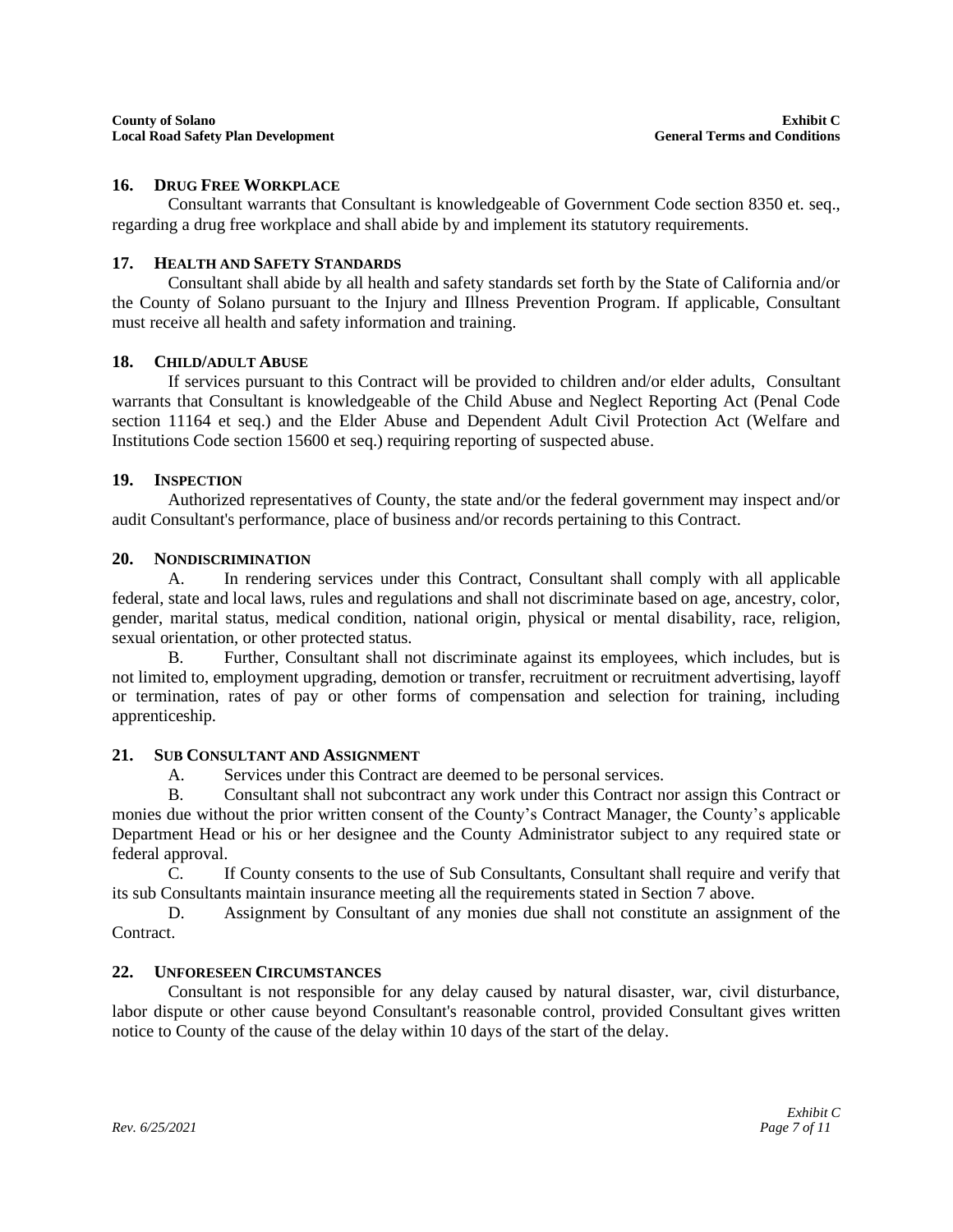#### **23. OWNERSHIP OF DOCUMENTS**

A. County shall be the owner of and shall be entitled to possession of any computations, plans, correspondence or other pertinent data and information gathered by or computed by Consultant prior to termination of this Contract by County or upon completion of the work pursuant to this Contract.

B. No material prepared in connection with the project shall be subject to copyright in the United States or in any other country.

#### **24. NOTICE**

A. Any notice necessary to the performance of this Contract shall be given in writing by personal delivery or by prepaid first-class mail addressed as stated on the first page of this Contract.

B. If notice is given by personal delivery, notice is effective as of the date of personal delivery. If notice is given by mail, notice is effective as of the day following the date of mailing or the date of delivery reflected upon a return receipt, whichever occurs first.

#### **25. NONRENEWAL**

Consultant acknowledges that there is no guarantee that County will renew Consultant's services under a new contract following expiration or termination of this Contract. Consultant waives all rights to notice of non-renewal of Consultant's services.

#### **26. COUNTY'S OBLIGATION SUBJECT TO AVAILABILITY OF FUNDS**

A. The County's obligation under this Contract is subject to the availability of authorized funds. The County may terminate the Contract, or any part of the Contract work, without prejudice to any right or remedy of the County, for lack of appropriation of funds. If expected or actual funding is withdrawn, reduced or limited in any way prior to the expiration date set forth in this Contract, or any subsequent Amendment, the County may, upon written Notice to the Consultant, terminate this Contract in whole or in part.

B. Payment shall not exceed the amount allowable for appropriation by the County Board of Supervisors. If the Contract is terminated for non-appropriation:

i. The County will be liable only for payment in accordance with the terms of this Contract for services rendered prior to the effective date of termination; and

ii. The Consultant shall be released from any obligation to provide further services pursuant to this Contract that are affected by the termination.

C. Funding for this Contract beyond the current appropriation year is conditional upon appropriation by the Board of Supervisors of sufficient funds to support the activities described in this Contract. Should such an appropriation not be approved, this Contract will terminate at the close of the current Appropriation Year.

D. This Contract is void and unenforceable if all or part of federal or State funds applicable to this Contract are not available to County. If applicable funding is reduced, County may either:

- (1) Cancel this Contract; or,
- (2) Offer a contract amendment reflecting the reduced funding.

#### **27. CHANGES AND AMENDMENTS**

A. County may request changes in Consultant's scope of services. Any mutually agreed upon changes, including any increase or decrease in the amount of Consultant's compensation, shall be effective when incorporated in written amendments to this Contract.

B. The party desiring the revision shall request amendments to the terms and conditions of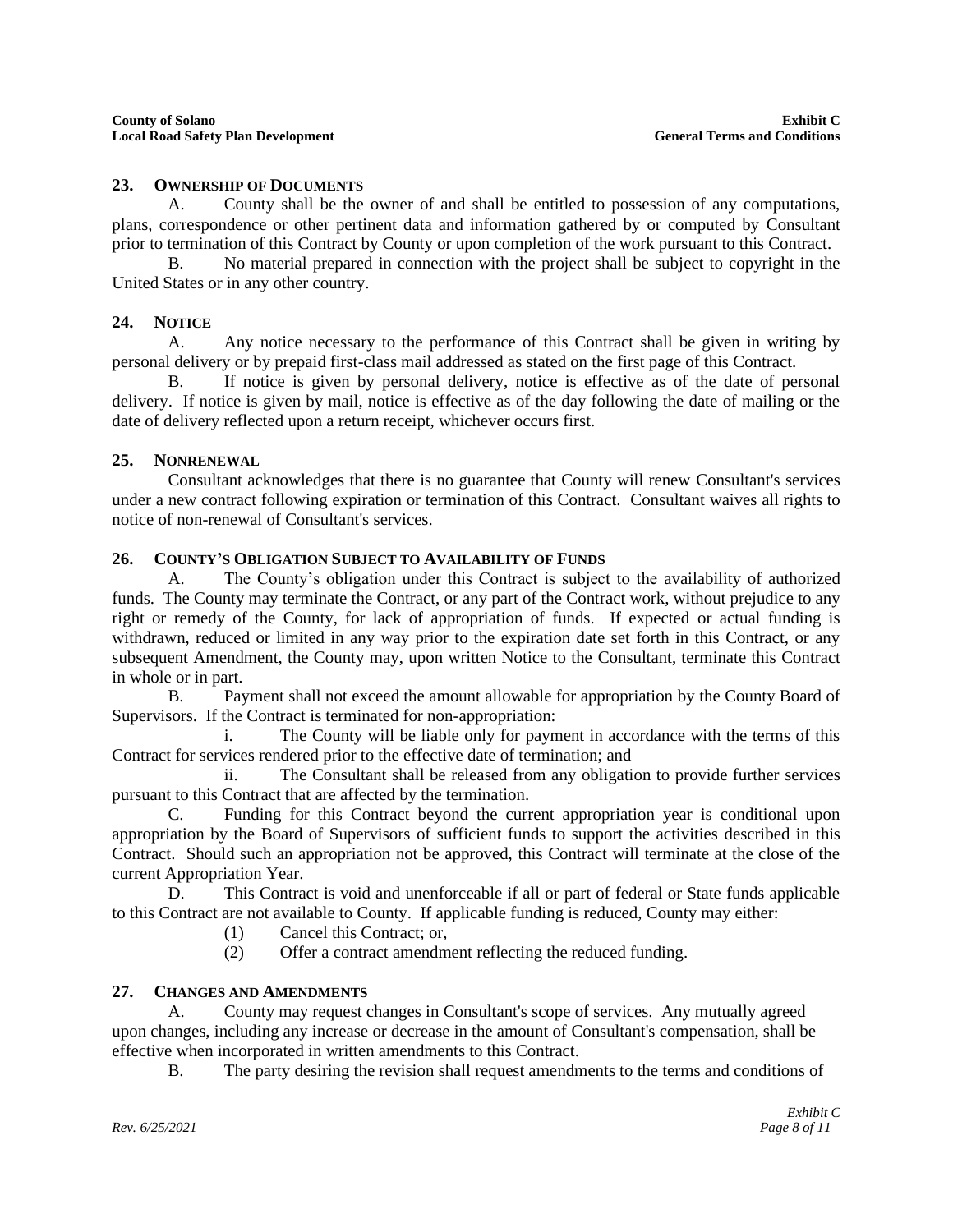this Contract in writing. Any adjustment to this Contract shall be effective only upon the parties' mutual execution of an amendment in writing.

C. No verbal agreements or conversations prior to execution of this Contract or requested Amendment shall affect or modify any of the terms or conditions of this Contract unless reduced to writing according to the applicable provisions of this Contract.

#### **28. CHOICE OF LAW**

The parties have executed and delivered this Contract in the County of Solano, State of California. The laws of the State of California shall govern the validity, enforceability or interpretation of this Contract. Solano County shall be the venue for any action or proceeding, in law or equity that may be brought in connection with this Contract.

#### **29. HEALTH INSURANCE PORTABILITY AND ACCOUNTABILITY ACT**

Consultant warrants that it is knowledgeable of the Health Insurance Portability and Accountability Act of 1996 ("HIPAA") and its implementing regulations issued by the U.S. Department of Health and Human Services (45 C.F.R. Parts 160-64) regarding the protection of health information obtained, created, or exchanged as a result of this Contract and shall abide by and implement its statutory requirements.

#### **30. WAIVER**

Any failure of a party to assert any right under this Contract shall not constitute a waiver or a termination of that right, under this Contract or any provision of this Contract.

# **31. CONFLICTS IN THE CONTRACT DOCUMENTS**

The Contract documents are intended to be complementary and interpreted in harmony so as to avoid conflict. In the event of conflict in the Contract documents, the parties agree that the document providing the highest quality and level of service to the County shall supersede any inconsistent term in these documents.

#### **32. FAITH BASED ORGANIZATIONS**

A. Consultant agrees and acknowledges that County may make funds available for programs or services affiliated with religious organizations under the following conditions: (a) the funds are made available on an equal basis as for programs or services affiliated with non-religious organizations; (b) the program funded does not have the substantial effect of supporting religious activities; (c) the funding is indirect, remote, or incidental to the religious purpose of the organization; and (d) the organization complies with the terms and conditions of this resolution.

B. Consultant agrees and acknowledges that County may not make funds available for programs or services affiliated with a religious organization (a) that has denied or continues to deny access to services on the basis of race, color, religion, ancestry, national origin, sex, citizenship, or known disability; (b) will use the funds for a religious purpose; (c) will use the funds for a program or service that subjects its participants to religious education.

C. Consultant agrees and acknowledges that all recipients of funding from County must: (a) comply with all legal requirements and restrictions imposed upon government-funded activities set forth in Article IX, section 8 and Article XVI, section 5 of the California Constitution and in the First Amendment to the United States Constitution; and (b) segregate such funding from all funding used for religious purposes.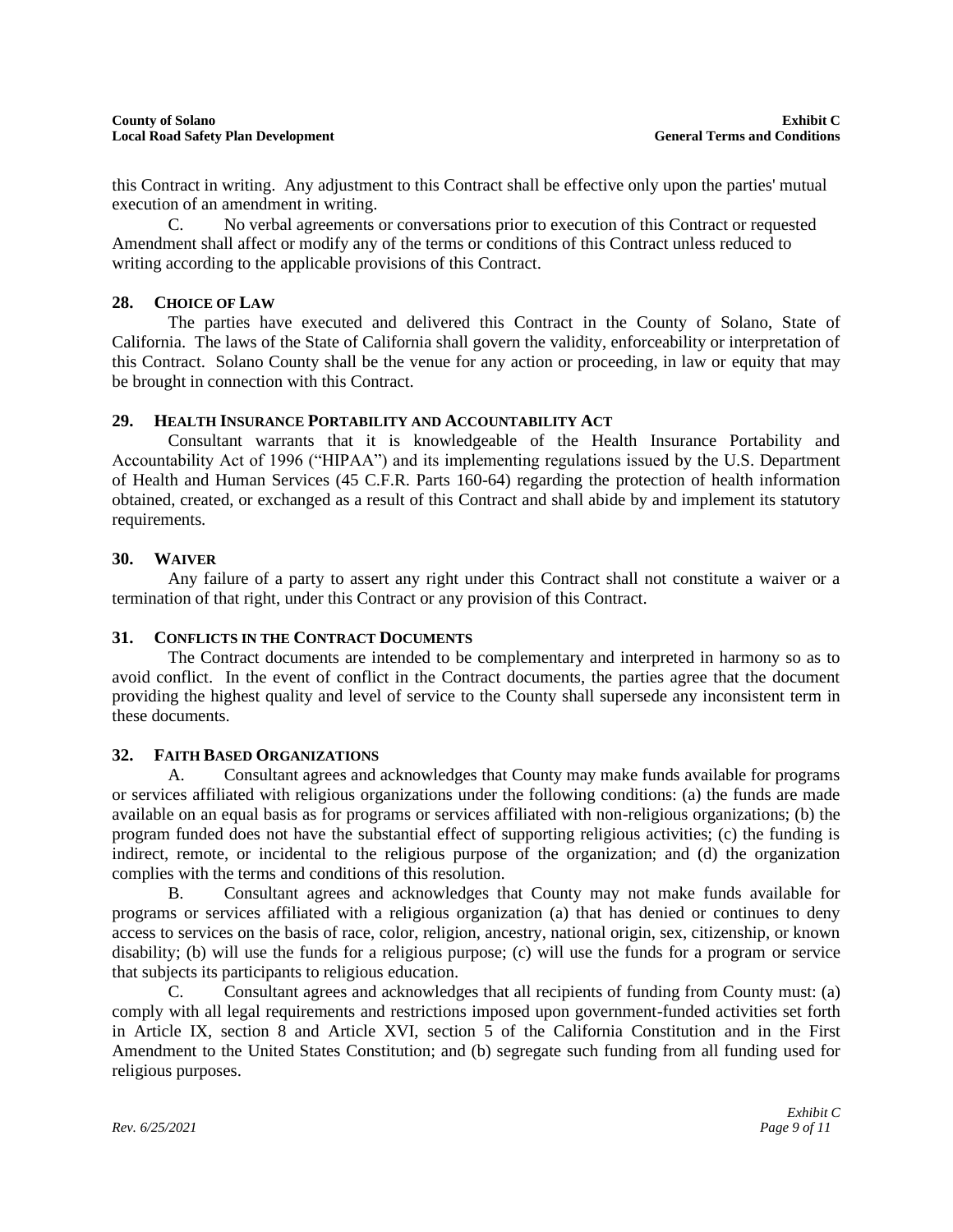#### **33. PRICING**

Should Consultant, at any time during the term of this Contract, provide the same goods or services under similar quantity, terms and conditions to one or more counties in the State of California at prices below those set forth in this Contract, then the parties agree to amend this Contract so that such lower prices shall be extended immediately to County for all future services.

#### **34. USE OF PROVISIONS, TERMS, CONDITIONS AND PRICING BY OTHER PUBLIC AGENCIES**

Consultant and County agree that the terms of this Contract may be extended to any other public agency located in the State of California, as provided for in this section. Another public agency wishing to use the provisions, terms, and pricing of this Contract to contract for equipment and services comparable to that described in this Contract shall be responsible for entering into their own contract with Consultant, as well as providing for their own payment provisions, making all payments, and obtaining any certificates of insurance and bonds that may be required. County is not responsible for providing to any other government agency any documentation relating this Contract or its implementation. Any government agency that uses provisions, terms, or pricing of this Contract shall by virtue of doing so be deemed to indemnify and hold harmless County from all claims, demands, or causes of actions of every kind arising directly or indirectly with the use of this Contract. County makes no guarantee of usage by other users of this Contract nor shall the County incur any financial responsibility in connection with any contracts entered into by another government agency. Such other government agency shall accept sole responsibility for placing orders and making payments to Consultant.

#### **35. DEBARMENT OR SUSPENSION OF CONSULTANT**

 A. Consultant warrants that it has complied with title 49, Code of Federal Regulations, part 29, Debarment and Suspension Certificate, which certifies that it or any person associated therewith in the capacity of owner, partner, director, officer, or manager, is (i) not currently under suspension, debarment, voluntary exclusion or determination of ineligibility by any federal agency; (ii) has not been suspended, debarred, voluntarily excluded or determined ineligible by any federal agency within the past three (3) years; (iii) does not have a proposed debarment pending; and (iv) has not been indicted, convicted or had a civil judgment rendered against it by a court of competent jurisdiction in any matter involving fraud or official misconduct within the past three (3) years.

B. This representation and warranty shall be an ongoing representation and warranty during the term of this Contract and Consultant must immediately notify the County of any change in the status of the representations and warranty set forth in this section.

#### **36. EXECUTION IN COUNTERPARTS**

This Contract may be executed in duplicate originals, each of which is deemed to be an original, but when taken together shall constitute one instrument. Facsimile copies shall be deemed to be original copies.

#### **37. LOCAL EMPLOYMENT POLICY**

Solano County desires, whenever possible, to hire qualified local residents to work on County projects. A local resident is defined as a person who resides in, or a business that is located in, Solano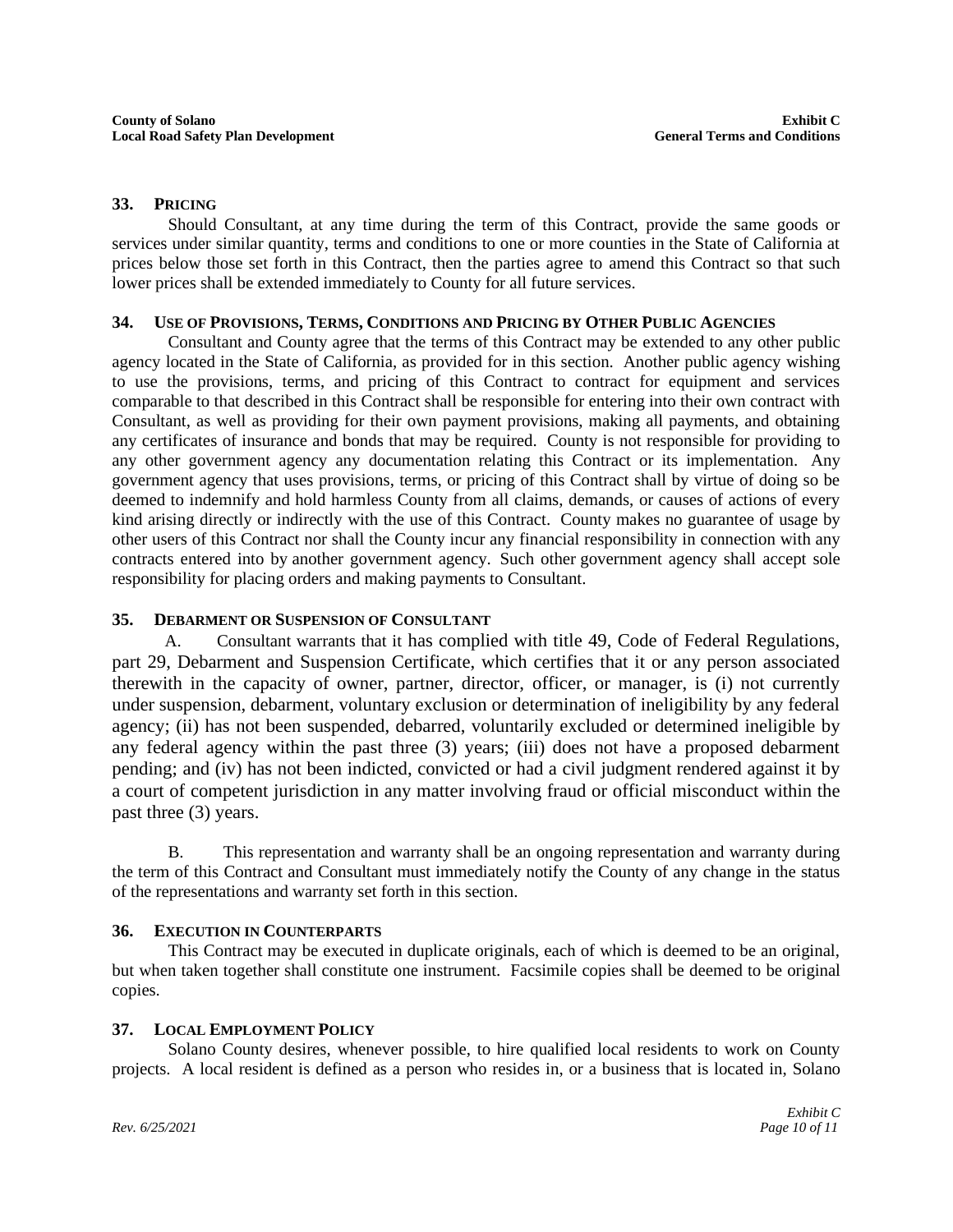#### **County of Solano Exhibit C Local Road Safety Plan Development**

County. The County encourages an active outreach program on the part of its Consultants, consultants and agents. When local projects require sub Consultants, Consultant shall solicit proposals for qualified local residents where possible.

#### **38. ENTIRE CONTRACT**

This Contract, including any exhibits referenced, constitutes the entire agreement between the parties and there are no inducements, promises, terms, conditions or obligations made or entered into by County or Consultant other than those contained.